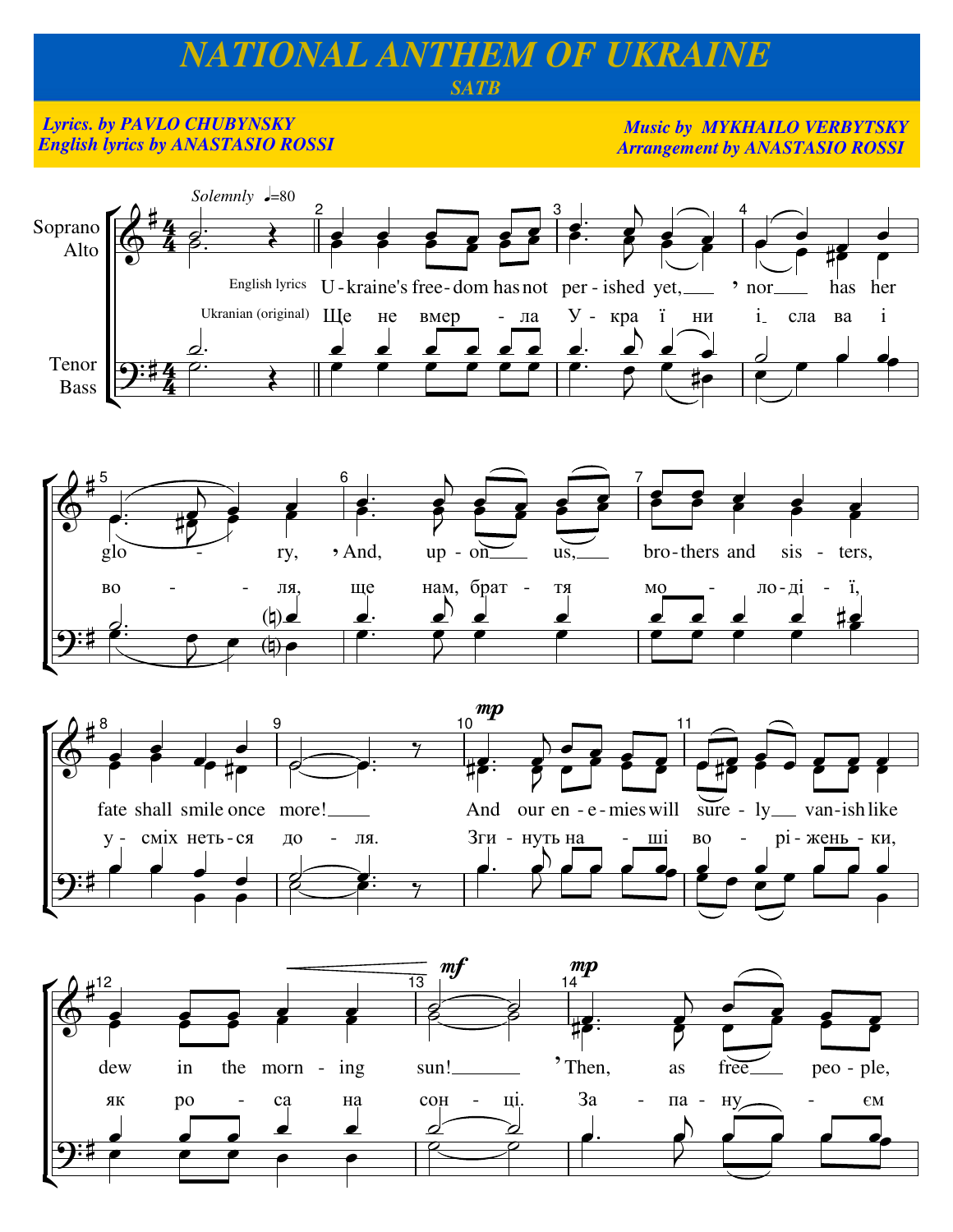#### **National Anthem of Ukraine**